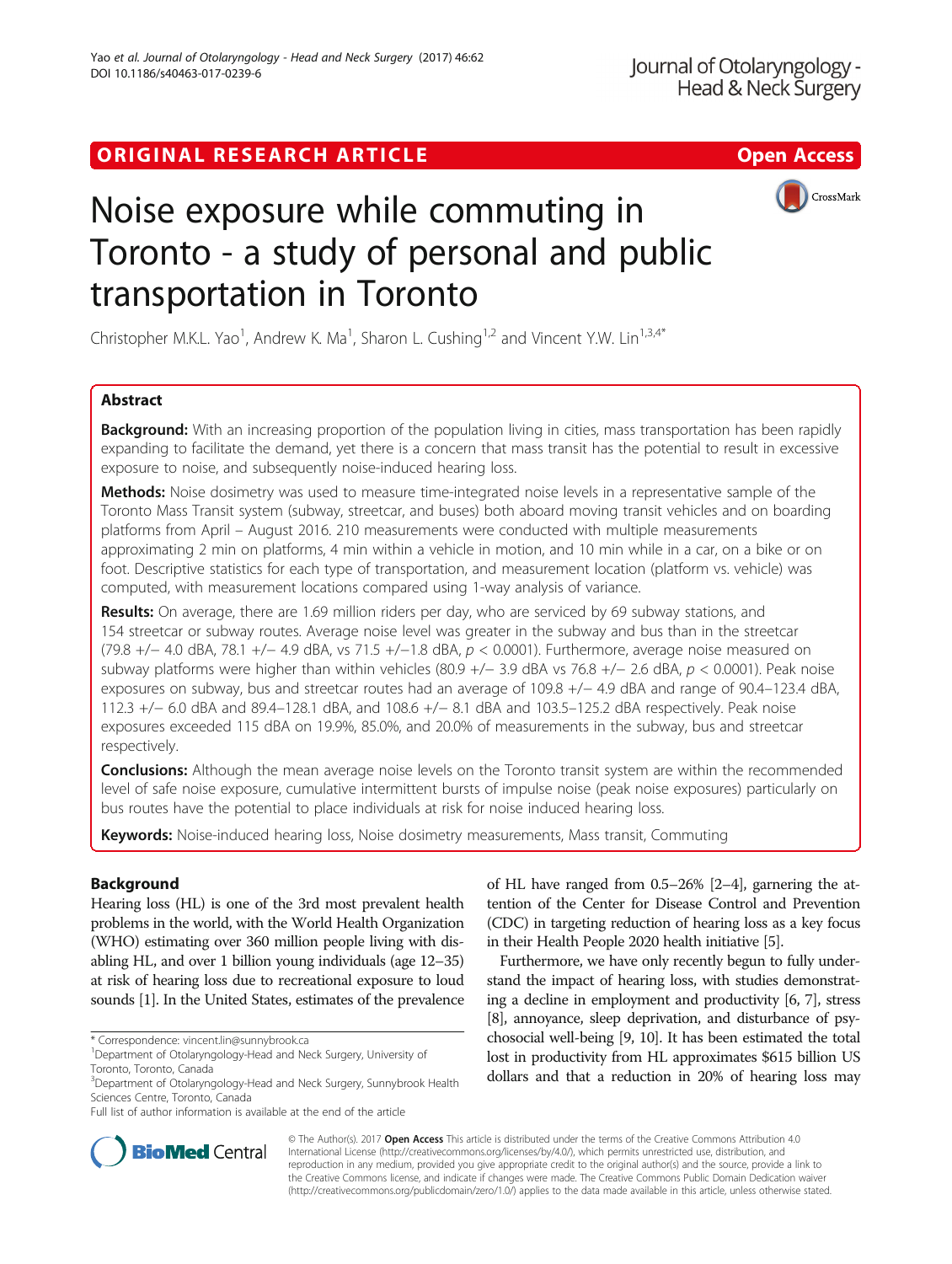result in an economic benefit of \$123 billion from loss productivity in the United States [\[11\]](#page-7-0).

Of individuals with disabling HL worldwide, approximately 16% is attributed to noise-induced hearing loss (NIHL) [\[12](#page-7-0)]. NIHL is well known to be caused by chronic exposure to excessive noise, making it potentially preventable. After all, noise exposure is a product of the sound pressure level weighted according to the sensitivity of human ears to different frequencies (A-weighted decibels (dBA)) and time exposure. Several organizations have set out to prevent noise-induced hearing loss, by establishing recommended noise exposure limits (Table 1) [\[13](#page-7-0)–[16](#page-7-0)]. Models based on these recommendations were then derived to predict the amount of NIHL based on specific noise-exposure levels [\[17](#page-7-0)]. The US Occupational Safety and health Administration (OSHA) exposure limit represents a regulatory standard, permitting an exposure of 85 dBA for 16 h a day, however its standards are known not to protect every worker from suffering (NIHL). Instead, more conservative models were developed including the US National Institute for Occupational Safety and Health (NIOSH) and the US Environmental Protection Agency (EPA) limits, which aim to protect 92–98% of the population from NIHL. Their main difference lies in that NIOSH limits were developed to protect against occupational noise exposure over an 8-h workday, whereas the EPA limits set to prevent NIHL from everyday noise over 24 h. The EPA suggests that chronic exposure of 80.3 dBA for more than 160 min per day was likely to produce hearing loss in exposed individuals. Although this offers a guideline, it only accounts for chronic noise exposure at a static intensity, and does not capture the potential traumatic effects of impulse noise exposure [\[18](#page-7-0)].

**Table 1** Recommended noise exposure thresholds

| Duration         | WHO /EPA (dB) | OSHA (dB) | NIOSH 1997 (dB) |
|------------------|---------------|-----------|-----------------|
| 8 h              | 75            | 90        | 85              |
| 4 h              | 78            | 95        | 88              |
| 2 <sub>h</sub>   | 81            | 100       | 91              |
| 1 <sub>h</sub>   | 84            | 105       | 94              |
| 30 min           | 87            | 110       | 97              |
| $15 \text{ min}$ | 90            | 115       | 100             |
| 7 min 30 s       | 93            |           | 103             |
| 3 min 45 s       | 96            |           | 106             |
| 1 min 53 s       | 99            |           | 109             |
| 56s              | 102           |           | 112             |
| 28 <sub>s</sub>  | 105           |           | 115             |
| 14 <sub>s</sub>  | 108           |           | 118             |
| 7 s              | 111           |           | 121             |
| 4 <sub>s</sub>   | 114           |           | 124             |

Recently, excess noise has been highlighted as a major environmental exposure in urban areas [[19\]](#page-7-0). Above and beyond NIHL, chronic noise exposure has been associated with hypertension, myocardial infarction, stroke, adverse sleep patterns, and even adverse mental health [[20](#page-7-0)–[24](#page-7-0)]. With more than half of the world's population now living in cities [[25\]](#page-7-0), it is important to characterize contributors of excess noise exposure. One major source of excess noise in urban environments is mass transit. In New York City, a study on their mass transit system noted the loudest exposure to be on the subway, with average time-weighted noise levels averaging 80–90 Aweighted decibels (dBA), and reaching peaks of 106 dBA [[26\]](#page-7-0). Several studies have assessed noise exposure in other mass transit systems, however, few have implemented noise dosimeters, which allow for the calculation of time-weighted sound level averages [[27](#page-7-0)–[29](#page-7-0)].

In this study, we capture the noise exposure experienced by Toronto commuters, including subway, streetcar, buses, cycling and walking in and around Toronto. The Toronto subway system is Canada's oldest subway system, built in 1954 and the fourth largest in North America with an annual ridership of 538 million [\[30](#page-7-0)].

# **Methods**

Noise levels were measured in the Toronto city area during April to August 2016 on various methods of mass transit including subways, buses, streetcars, private vehicle, cycling and walking. Measurements were carried out with a type II noise dosimeter, (SL355; Extech Instruments, Nashua, NH). Both continuous frequency-weight averages  $(L_{eq})$ , representing the average noise exposure level over a period of time, and maximum peak noise exposures  $(L_{\text{max}})$  were captured.

The dosimeter was configured to the OSHA and ISO standards, and calibration confirmed in a sound booth with a sound level calibrator. The dosimeter captures Aweighted sound levels between 60 and 130 dB with peaks up to 93-133 dB. For  $L_{eq}$  measurements, sound pressure levels were captured every second. Research staff (CY, AM) carried the dosimeter mic on a collared shirt 2 in. away from the researcher's ear to provide a representative estimate of personal noise exposure.

# Data collection

All measurements were carried out on weekdays between 7:00 am to 7:00 pm in vehicles as well as boarding platforms of subways, streetcars, and buses. Platform measurements had a target length of 2 min, around the time of vehicles arriving or departing the station. Onboard measurements were carried out over a length of 4 min, where researchers sat approximately in the middle of each transit vehicle. To ensure consistency, measurements on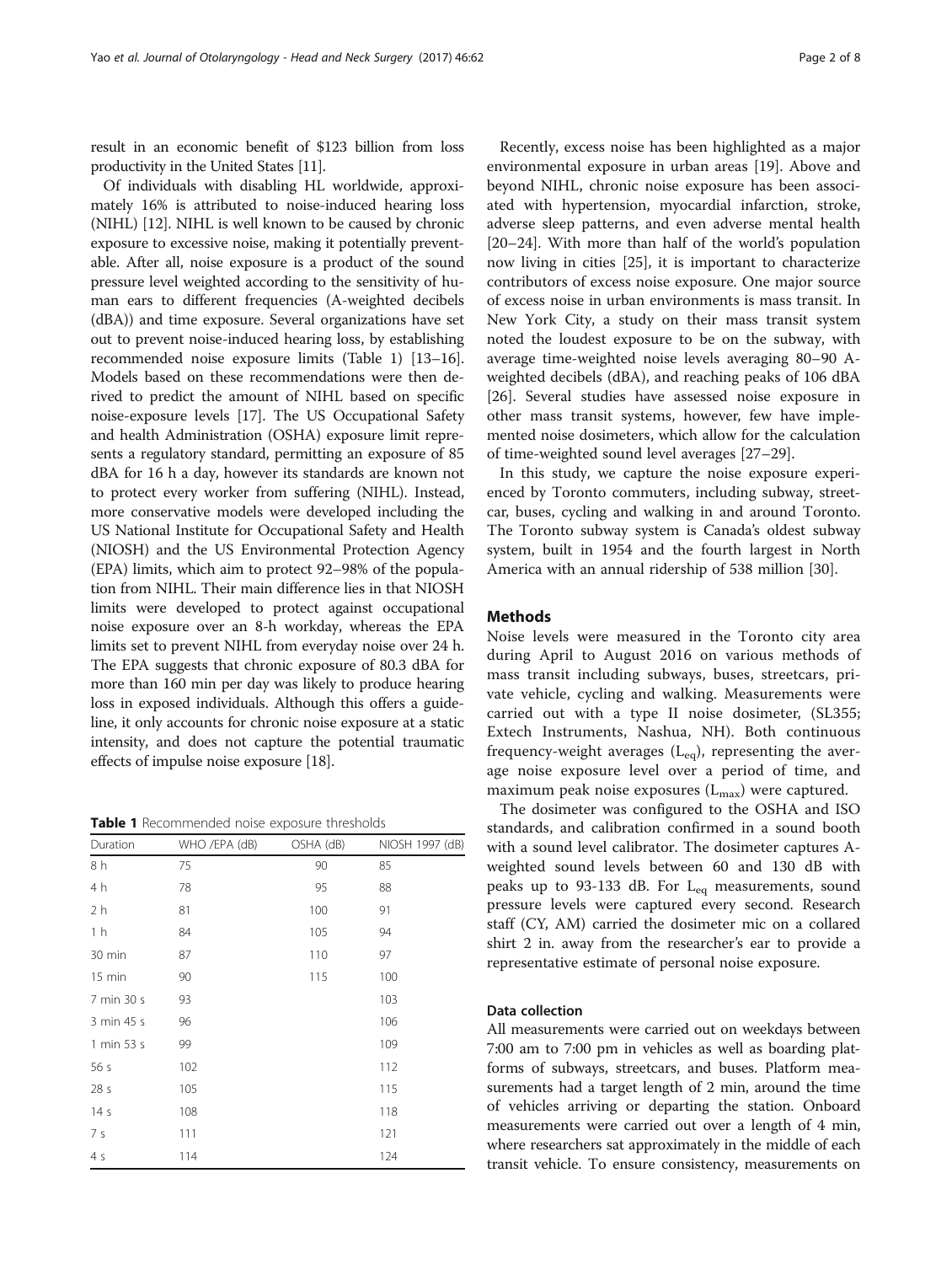platforms were taken roughly 8–12 in. away from the platform edge near the middle of the platform.

For subway measurements, we accounted for variations in acoustics, station ridership, ambient noise levels, above or below ground stations by collecting in-vehicle measurements along the entire subway path, and collecting 2 platform measurements for each of 55 stations. This covers the busiest platforms along the Bloor line, Yonge-University Line, Sheppard Extension and Scarborough light rail extension. We also collected measurements within 5 streetcar rides, and 2 streetcar platforms along routes throughout downtown and midtown Toronto. Recordings of various midtown bus routes including 10 bus rides, and 13 bus platforms measurements were carried out. We included 5 measurements within a personal vehicle (2009 Honda Civic), along typical commuting routes such as the Don Valley Parkway, and Highway 401 with the windows rolled up and radio background noise turned off. Finally, 7 measurements while cycling and 7 while walking were performed along downtown city core routes.

During the measurements, the type of transit vehicle, boarding area, location of route, and surrounding environments (aboveground or underground) as well as the duration of measurement was captured. Any unusual circumstances during the measurement such as the presence of buskers or construction was noted. The data was then captured onto an Excel file (Microsoft Corp, Redmond, WA), and imported to SPSS Statistics (IBM Corp, Armonk, NY) for data analyses.

## Analyses

We conducted analyses by transit method, compared and computed descriptive statistics for each system by measurement location (in-vehicle vs. platform), and station location (above vs. below ground). We used 1 way analysis of variance (ANOVA) to compare statistical differences in Leq level by transit measurement location, and for subway noise exposures, by subway line and station location. A post-hoc Tukey Honestly Significant Difference (HSD) test was used to determine which means were different. We considered statistical tests significant for values below 0.05.

# Results

Overall, 210 measurements of noise exposure were conducted. Tables 2 and [3](#page-3-0) provide the number of measurements, and average time-weighted  $(L_{eq})$  and peak  $(L_{max})$ sound levels measured at each commuting modality respectively. When time weighted averages are compared, noise exposure was louder on combined measurements of subway and buses than streetcars (79.8 +/− 4.0 dBA, 78.1 +/− 4.9 dBA vs 71.5 +/− 1.8 dBA, p < 0.0001). The time-weighted average noise exposure was lower for driving a personal vehicle (67.6 +/− 4.0 dBA) when compared with biking (81.8 +/- 3.4 dBA,  $p < 0.0001$ ) and walking (73.9 +/− 5.4 dBA,  $p = 0.05$ ). Biking also exposed participants to louder time-weighted average noise exposure than walking ( $p = 0.007$ ).

Time-weighted averages on subway platforms were louder than in-vehicle measurements (80.9 +/− 3.9 dBA vs. 76.8 +/− 2.6 dBA, p < 0.0001). This difference was not found on buses or streetcars (79.9 +/ 6.1 dBA vs. 76.3 +/- 2.3 dBA,  $p = 0.08$ ; 72.9 +/- 0.2 dBA vs. 71.1  $+/- 1.9$ ,  $p = 0.23$ ). Average time spent commuting based on mode of transportation was obtained from the 2011 Stats Canada National Household Survey (Table [4\)](#page-3-0) [\[31](#page-7-0)]. Based on this, average commute duration using public transportation was 47 min and 30 s, correlating with an EPA recommended noise exposure of approximately 85 dBA. This level of noise exposure was exceeded in 9% of subway measurements, 12% of bus measurements, and 14% of biking measurements. None of the streetcar, personal car, or walking measurements exceeded this threshold.

Peak noise measurements were captured on majority of subway platforms (Fig. [1](#page-4-0)). Peak noise measurements did not significantly differ between combined subway, streetcar or buses (data not shown). However, the mean peak noise levels were louder in subway vehicles than subway platforms (113.3 +/− 2.9 dBA vs. 108.6 +/− 5.3 dBA,  $p < 0.0001$ ). Whereas, mean peak noise was louder on bus platforms than within buses  $(120.4 +/- 5.0$  dBA vs. 103.6 +/− 7.0 dBA, p < 0.0001). Bus platforms were also found to be on average louder than subway platforms and streetcar platforms ( $p < 0.0001$ ). When personal transport was

Table 2 Average (L<sub>eg</sub>) Noise levels in dBa, by transit type and measurement location: Greater Toronto Area, April–August 2016

|              | Combined L <sub>ea</sub> Levels |                       | $L_{eq}$ levels inside vehicle |     |                              | $L_{eq}$ levels On Platforms |     |                       | $p$ -value*   |          |
|--------------|---------------------------------|-----------------------|--------------------------------|-----|------------------------------|------------------------------|-----|-----------------------|---------------|----------|
|              | No.                             | $L_{eq}$ +/- SD (dBa) | Range (dBa)                    | No. | $L_{\text{eq}}$ +/- SD (dBa) | Range (dBa)                  | No. | $L_{eq}$ +/- SD (dBa) | Range (dBa)   |          |
| Subway       | 156                             | $79.8 +/- 4.0$        | $71.1 - 87.6$                  | 45  | $76.8 + (-2.6)$              | 73-84.4                      | 111 | $80.9 +/- 3.9$        | $71.1 - 87.6$ | < 0.0001 |
| Streetcar    | 10                              | $71.5 +/- 1.8$        | 68.5-73.9                      | 8   | $71.1 +/- 1.9$               | 68.5-73.9                    |     | $72.9 +/- 0.2$        | 72.8-73.1     | 0.23     |
| <b>Bus</b>   | 25                              | $78.1 +/- 4.9$        | $68.2 - 87.6$                  | 12  | $76.3 +/- 2.3$               | $68.2 - 87.6 -$              | 13  | $79.7 +/- 6.1$        | $73.1 - 79.5$ | 0.06     |
| Personal Car |                                 | $67.6 +/- 4.0$        | 61.3-70.9                      |     |                              |                              |     |                       |               |          |
| Bike         |                                 | $81.8 +/- 3.4$        | $76.7 - 88.2$                  |     |                              |                              |     |                       |               |          |
| Walking      |                                 | $73.9 +/- 5.4$        | $67.3 - 80.1$                  |     |                              |                              |     |                       |               |          |

\*the one-way analysis of variance by measurement location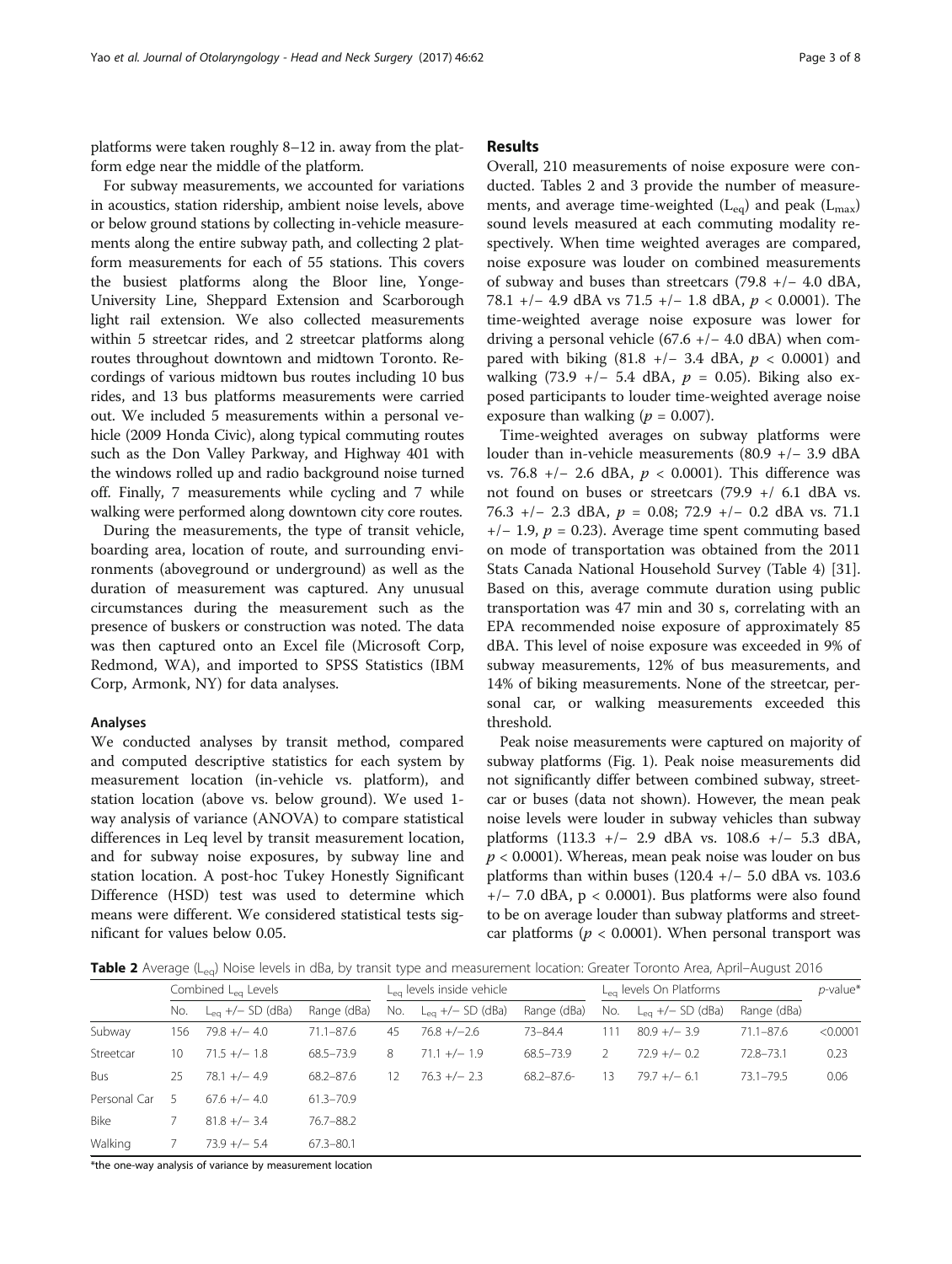<span id="page-3-0"></span>**Table 3** Peak (L<sub>max</sub>) Noise levels in dBa, by transit type and measurement location: Greater Toronto Area, Apr – Aug, 2016

|              | Combined L <sub>max</sub> Levels |                               | $L_{\text{max}}$ levels inside vehicle |    |                                   | L <sub>max</sub> levels On Platforms |     |                               | $p$ -value* |          |
|--------------|----------------------------------|-------------------------------|----------------------------------------|----|-----------------------------------|--------------------------------------|-----|-------------------------------|-------------|----------|
|              | No.                              | $L_{\text{max}}$ +/- SD (dBa) | Range (dBa)                            |    | No. $L_{\text{max}} +/- SD$ (dBa) | Range (dBa)                          | No. | $L_{\text{max}}$ +/- SD (dBa) | Range (dBa) |          |
| Subway       | 156                              | $109.8 +/- 4.9$               | 90.4-123.4                             | 45 | $113.3 +/- 2.9$                   | $106.2 - 120.3$                      | 111 | $108.6 +/- 5.3$               | 90.4-123.4  | < 0.0001 |
| Streetcar    | 10                               | $108.6 +/- 8.1$               | 103.5-125.2                            | 8  | $109.9 +/- 8.4$                   | $103.5 - 125.2$                      |     | $103.5 +/- 0$                 | 103.5       | 0.33     |
| Bus          | 25                               | $11.7 +/- 10.3$               | 89.4-128.1                             | 12 | $103.6 +/- 7.0$                   | 89.4-114.4                           | 13  | $120.4 +/- 5.0$               | 109.1-128.1 | < 0.0001 |
| Personal Car |                                  | $114.9 +/- 5.5$               | 109.6-122.2                            |    |                                   |                                      |     |                               |             |          |
| <b>Bike</b>  |                                  | $123.8 +/- 5.5$               | 118.6-135                              |    |                                   |                                      |     |                               |             |          |
| Walking      |                                  | $111.4 +/- 6.1$               | 103.5-120.2                            |    |                                   |                                      |     |                               |             |          |

\*the one-way analysis of variance of Lmax inside vehicle compared with platform

measured, bikers were exposed to louder peak noise than pedestrians and drivers (123.8 +/− 5.5 dBA vs. 111.4 +/− 6.1 dBA,  $p = 0.02$ ; vs. 114.9 +/- 5.5,  $p = 0.03$ ). For public transport users, the loudest sound measurement came from a bus stop (128.1 dBA), whereas for personal transport users, the loudest peak sound measurement was while biking (135 dBA).

Referring to the EPA noise level thresholds, exposure to peak noise level of 114 dBA for longer than 4 s, 117 dBA for longer than 2 s or 120 dBA for longer than 1 s may place an individual at risk of NIHL. 19.9% of peak subway measurements were greater than 114 dBA, with at least 2 measurements greater than 120 dBA. 20% of peak streetcar measurements were greater than 120 dBA, and occurred during vehicular rides. 85% of peak bus platform measurements were greater than 114 dBA, with 54% being greater than 120 dBA. None of the in vehicular peak bus measurements exceeded 114 dBA. All peak biking noise exposures exceeded 117 dBA, with 85% being greater than 120 dBA. Individuals walking and driving a car were also exposed to peak noise levels greater than 117 dBA (40% in cars, and 14% walking).

Subway platforms were studied in more detail, with comparison between platform noise measurements made between subway lines, platform locations, platform designs, and year built (Table [5\)](#page-5-0). Non-aggregated data can be found as a supplementary table (Additional file [1](#page-6-0): Table S1). Line 2 platforms had louder peak noise exposures than Line 1 platforms (111.3 +/− 2.9 dBA vs. 106.5  $+/-$  3.0 dBA,  $p < 0.0001$ ). There were no other significant differences between subway lines, platform location, or platform design. Mean peak noise levels were louder for subway platforms built between 1960 and 1969.

Table 4 Average commuting times in Toronto (2011 National Household Survey)

|            | Mode of Transportation | Average Time |  |  |  |
|------------|------------------------|--------------|--|--|--|
| <b>TTC</b> | 23.3%                  | 47 m, 30s    |  |  |  |
| Car        | 70.9%                  | 29 m, 18 s   |  |  |  |
| Biking     | 1.2%                   | 22 m, 48 s   |  |  |  |
| Walking    | 4.6%                   | 14 m, 48 s   |  |  |  |

## **Discussion**

Our findings from this study confer our hypothesis that given sufficient exposure public transportation in Toronto may pose a risk for noise-induced hearing loss. Both the bus and subway had louder mean  $L_{eq}$  noise levels (79.8) +/− 4.0 dBA, 78.1 +/− 4.9 dBA) than streetcars, with subway platforms being significantly louder than in-vehicle subway noise (80.9 +/− 3.9 dBA vs 76.8 +/− 2.6 dBA). Furthermore, if we extrapolate the EPA recommended noise thresholds for an average Toronto commuter using public transportation (47 min), we would find that 9% of subway noise exposure and 12% of bus noise exposure exceeded the recommended 85 dBA threshold.

Our most important finding however may be the frequency of which peak noise levels measured in the public transport system exceeded recommended thresholds. Up to 20% of subway measurements had mean peak noises greater than 114 dBA, and up to 85% of bus platform measurements exceeded that threshold, with 54% greater than 120 dBA. Referring back to the EPA noise threshold guidelines, an exposure longer than four second for a 114 dBA noise exposure, and one second of 120 dBA may place the individual at greater risk of NIHL. Peak noise levels were louder in subway vehicle than platforms (Table 3), however, the loudest mean peak  $(L_{\text{max}})$  noise was found on the bus stop (120.4 +/ $-$  5.0 dBA). Even if this exposure is measured in seconds, it is well known that impulse noise exposure and repeated trauma from noise exposures at this level may place an individual at greater risk of NIHL [\[32](#page-7-0)–[34](#page-7-0)]. In fact, animal models suggest that impulse noise exposure may cause hair cell loss more rapidly, and greater hearing threshold shifts than continuous noise exposure [\[33](#page-7-0), [34](#page-7-0)].

There have only been a few studies looking at dosimetry measurements of noise exposure from public transportation. Neitzel et al. 2009 similarly found that roughly 20% of their subway L<sub>eq</sub> measurements exceeded the threshold of 85 dBA, however, their mean  $L_{\text{max}}$  noise measurements ranged from 88.0–90.5 dBA, with their loudest capture noise exposure being 102.1 dBA [\[26\]](#page-7-0). This is several orders lower than the  $L_{\text{max}}$  captured in our study of 128.1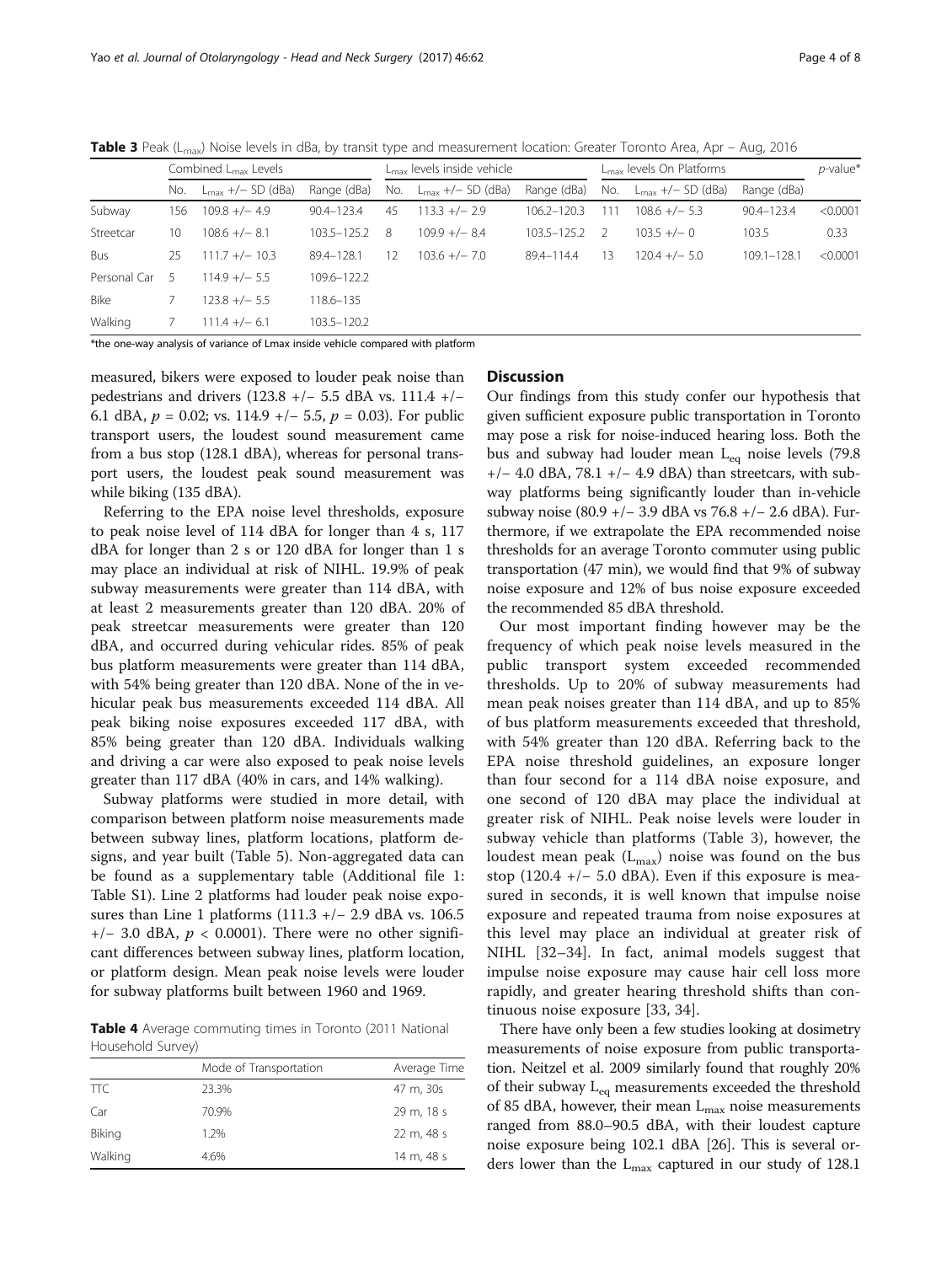<span id="page-4-0"></span>

dBA on a bus stop and 123.4 dBA on a subway platform (Table [3](#page-3-0)). Our measurements were closer to the measurements found on the Bay Area Rapid Transit system in the San Francisco area, with a mean  $L_{eq}$  of 82 dBA, 22% of measurements exceeding the threshold of 85 dBA and majority of routes with over half their measurements with  $L_{\text{max}}$  louder than 90 dBA [\[27\]](#page-7-0). Measurements performed in Chicago, also demonstrated routes along the subway system where the noise exposure exceeded the 85 dBA threshold, attributing it to the effects of being in an underground tunnel [\[28\]](#page-7-0). In all these transport systems, there is sufficient noise exposure to increase the riders' risk to NIHL.

Indeed, to adapt and potentially mitigate the level of noise exposure from public transportation, the contributors to loud noise exposure deserve particular attention. Dinno et al. 2011 used a clustered regression analysis to identify train-specific conditions (velocity and flooring), and rail conditions (velocity and tunnels) that may con-tribute to levels of noise exposures [[27\]](#page-7-0). They found  $L_{eq}$ measurements to increase linearly with average velocity by 0.52 dBA/km/h, with the effect tapering to a linear increase of 0.05 dBA/km/h above 53 km/h. Trains traveling through tunnels also increased the  $L_{eq}$  by 5.1 dBA, with the type of flooring contributing a small effect to overall mean noise measurements.

Shah et al. 2016 studied the design of New York City subway platforms, finding that overall, curved stations trended louder than straight stations, with  $L_{eq}$  noise levels reaching significantly louder intensities at the inbound end of the platform than outbound (89.7 dBA vs 78.7 dBA) [[35\]](#page-7-0). In our study, we found that stations built in the 1960–69 s, when majority of the Line 2 stations were built had louder peak noise levels, whereas the platform design, and location did not play a significant role. It is not known at this time why that decade resulted in subway designs with more intense peak noise exposure, as even older stations did not result in this finding. In addition to the overall layout of the station, there are engineering characteristics such as track curvature, train and rail age, use of vibration reduction methods, as well as environmental factors such as wall material and station size that can contribute to noise exposure while on a subway platform. Specific to train induced noise exposures, engineering studies have described three broad categories of noise: rolling noise, representing the vibration between wheel and rail surfaces; impact noise, representing any discontinuity between the wheel or rail surface; and wheel squeal, representing the friction between wheels sliding against sharp turns [[35, 36](#page-7-0)]. As it may be difficult to address some of the noise derived from existing train paths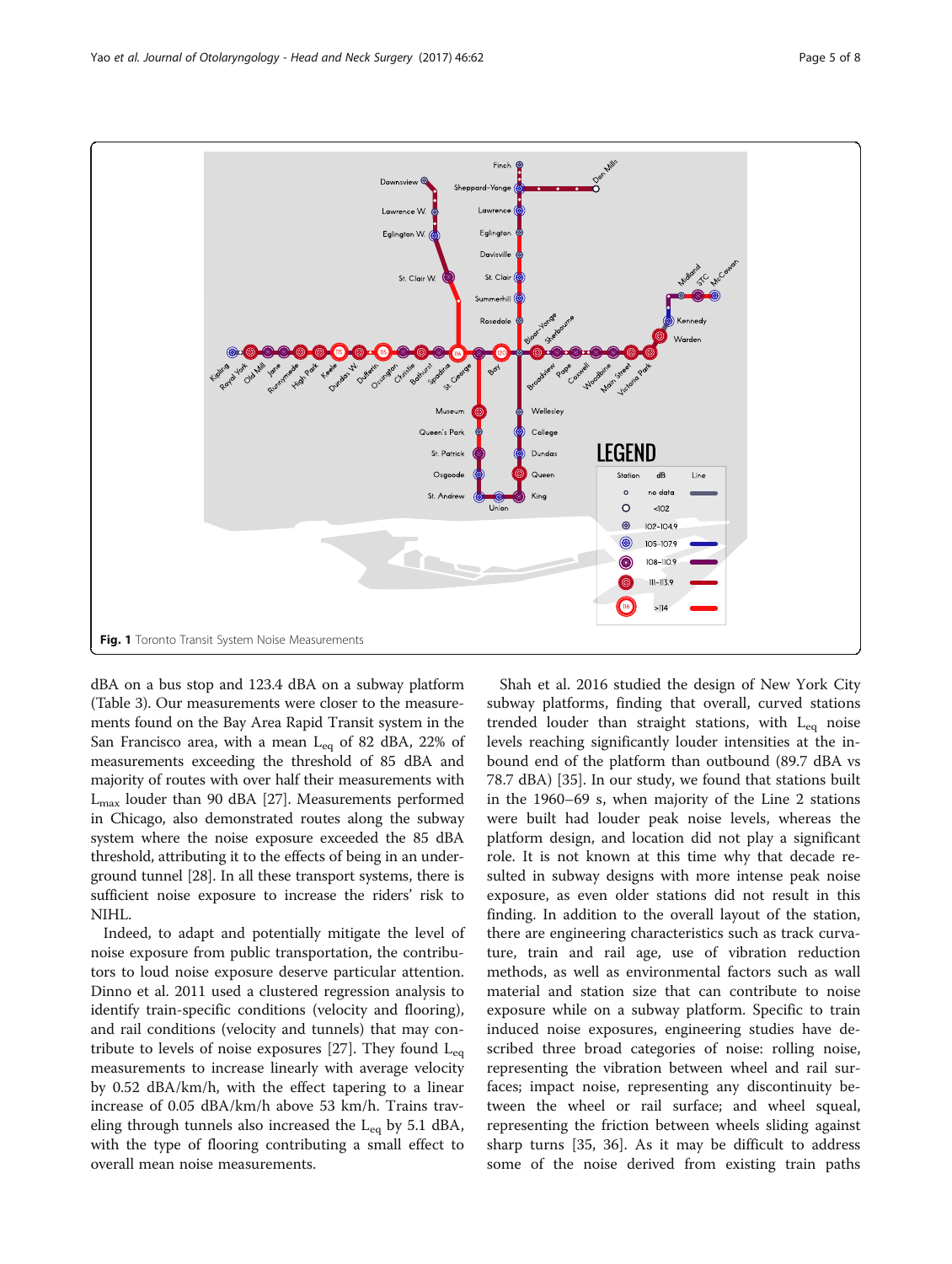|                                  | $L_{eq}$ on platforms (DBA) | $L_{\text{max}}$ on platforms (DBA) | L <sub>eg</sub> levels in vehicle (DBA) | $L_{\text{max}}$ levels in vehicle (DBA) |
|----------------------------------|-----------------------------|-------------------------------------|-----------------------------------------|------------------------------------------|
| Subway Line (number of stations) |                             |                                     |                                         |                                          |
| Line 1 (26/32)                   | $80.1 +/- 3.5$              | $106.5 +/- 3.0$                     | $76.2 +/- 1.9$                          | $114.5 +/- 2.5$                          |
| Line 2 (22/28)                   | $82.8 +/- 2.9$              | $111.3 +/- 2.9$                     | $75.6 +/- 1.2$                          | $112.1 +/- 2.3$                          |
| Line 3 (3/5)                     | $76.7 +/- 3.6$              | $106.6 +/- 2.6$                     | $83.2 +/- 0.8$                          | $110.5 +/- 3.4$                          |
| Line 4 (2/5)                     | $79.9 + - 4.3$              | $105.0 +/- 1.5$                     | $81.2 +/- 1.0$                          | $112.1 +/- 0.7$                          |
| Platform Location                |                             |                                     |                                         |                                          |
| Underground (41/53)              | $81.2 +/- 3.7$              | $108.6 +/- 4.3$                     |                                         |                                          |
| Surface (8/13)                   | $81.2 +/- 3.9$              | $107.8 +/- 4.4$                     |                                         |                                          |
| Elevated (3/3)                   | $76.7 +/- 3.6$              | $106.6 +/- 2.6$                     |                                         |                                          |
| Platform Design                  |                             |                                     |                                         |                                          |
| Central (17/26)                  | $80.0 +/- 3.7$              | $107.0 +/- 5.5$                     |                                         |                                          |
| Side (35/43)                     | $81.4 +/- 3.6$              | $109.0 +/- 3.3$                     |                                         |                                          |
| Year Built                       |                             |                                     |                                         |                                          |
| 1990-2009 (2/5)                  | $78.1 +/- 2.6$              | $102.9 +/- 0.6$                     |                                         |                                          |
| 1980-90 (4/7)                    | $76.4 +/- 3.1$              | $106.4 +/- 2.2$                     |                                         |                                          |
| 1970-79 (6/10)                   | $82.3 +/- 4.0$              | $106.5 +/- 2.5$                     |                                         |                                          |
| 1960-69 (27/33)                  | $82.8 +/- 2.6$              | $111.0 +/- 2.9$                     |                                         |                                          |
| 1950-59 (13/13)                  | $78.4 +/- 2.8$              | $105.5 +/- 2.5$                     |                                         |                                          |
| 1943 (1/2)                       | 84.5                        | 105                                 |                                         |                                          |

<span id="page-5-0"></span>Table 5 Comparison of Subway platform noise exposures by Line, Station Design, Year Built

Line 1 = Yonge - University subway line, Line 2 = Bloor - Danforth subway line, Line 3 = Scarborough extension, Line 4 = Sheppard extension

(curved paths), other endeavours such as the implementation of rail friction modifiers, dampers, and sound barriers may be a more feasible solution [\[37, 38\]](#page-7-0).

Although most studies have focused their attention on subway transportation, we characterized the noise exposure while using other modes of public transportation including buses and streetcars. To our surprise, although in-vehicle bus measurements mean  $L_{eq}$  noise levels were comparable to those previously reported in the New York mass transit system (78.1 +/− 4.9 dBA vs. 75.7 +/− 3.0 dBA), peak  $L_{\text{max}}$  noise exposure were significantly more intense (120.4 +/− 5.0 dBA vs. 87.8 +/− 7.1 dBA). [[26\]](#page-7-0) Certainly, factors such as the distance between the bus stop and the bus play a role, however, with over 85% of bus stop noise level measurements exceeding threshold, more studies assessing the engineering characteristics are required. Recently, the importance of noise exposure within buses has been highlighted by a study demonstrating higher rates of hearing impairment and high blood pressure amongst bus drivers [\[39](#page-7-0)].

One of the strengths of this study, was the broad scope of commuting modalities studied. Noise exposure while driving with speeds up to 100 km/h had a  $L_{eq}$  of 67.6 +/− 4.0 dBA with peak noise ranging from 109.6–122.2 dBA. Although no prior studies have reported measurements of in-vehicle noise while driving a closed automobile, a study comparing the difference in noise exposure of a top-open and top-closed convertible automobile

also depicted the potential for excessive noise above a certain speed [[40](#page-7-0)]. Interestingly, when personal commuting was measured, biking exposed riders to a louder mean Leq noise level than walking or driving (81.8 +/− 3.4 dBA vs. 73.9 +/− 5.4 dBA, vs. 67.6 +/− 4.0 dBA). This also held true for mean peak noise exposures (Table [3\)](#page-3-0). Although the sample size of this was low, and focused around the downtown core, a study mapping out the noise exposure of over 85 bicycling trips in Montreal supported our finding of the potential for significant noise exposure during morning peak traffic hours as well [\[41](#page-7-0)]. In general, cyclist have shorter commute times than those using public transit or personal vehicles (Table [4\)](#page-3-0), however, their exposure to louder peak noise also suggest they may benefit from hearing protection. Complicating this decision lies in the fact that hearing is essential for cycling road safety. Other strategies such as developing dedicated bike lanes in low-traffic areas should thus be considered.

Our findings add to the body of literature demonstrating potential sources of noise exposure while commuting. Criticism of these studies have revolved around the cross-sectional design which preclude causality. One study that has attempted to address this gap administered an extensive self-administered questionnaire to over 756 study participants in New York City, finding that at least approximately 32% of participants frequently experienced symptoms suggestive of a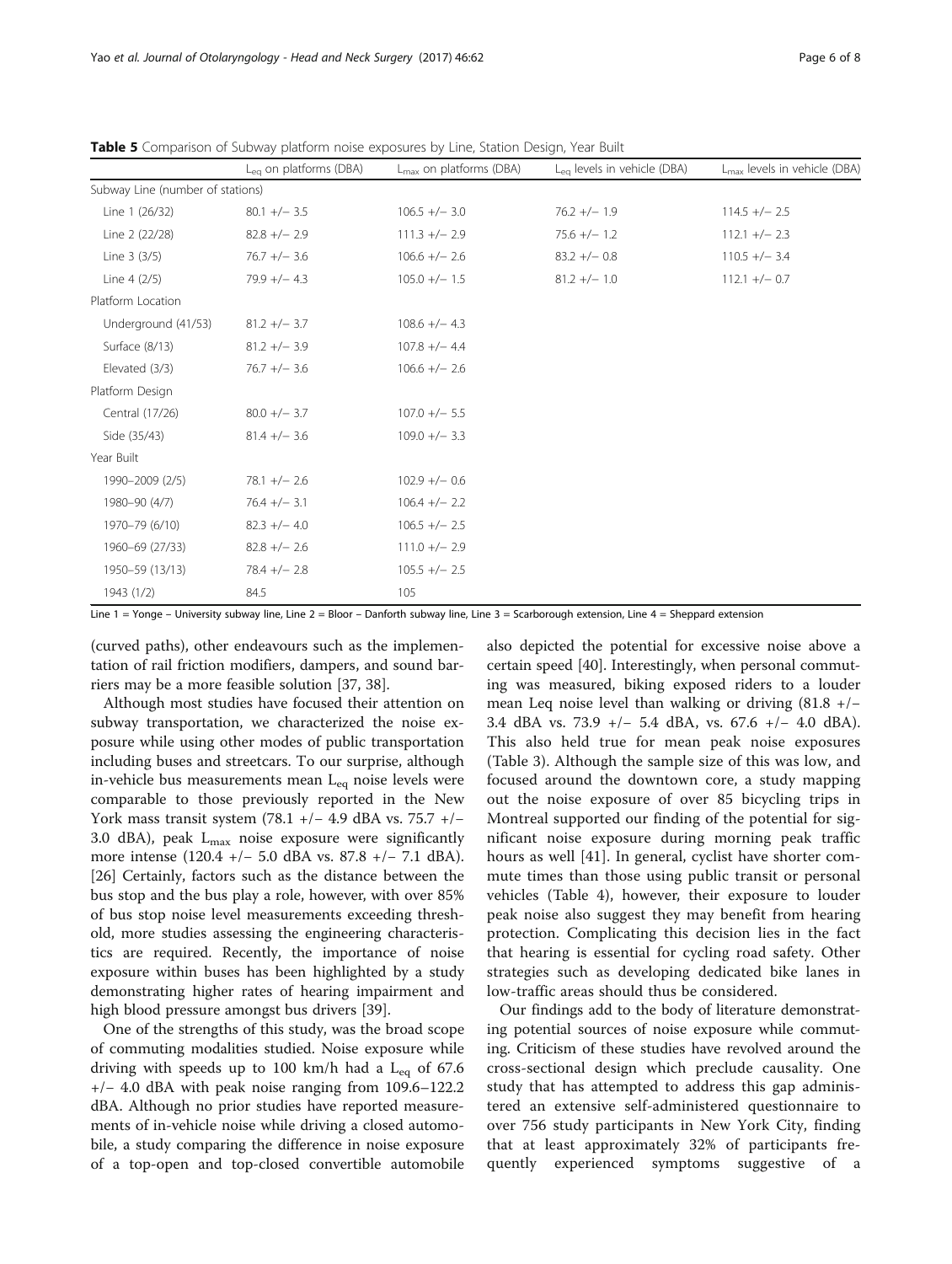<span id="page-6-0"></span>temporary threshold shift after using the mass transit system [[42\]](#page-7-0). They also found that two-thirds of their participants reported the use of MP3 players or stereos with an average use of 3.1 h, and that only 14% of participants wore hearing protection at least some of the time while using the mass transit system. When these factors, as well as others were added to their logistic regression model, the only significant predictor for a temporary threshold shift after riding was heavy transit use (OR = 2.9), and female gender (OR = 2.7). Overall, more studies characterizing the impact of concurrent use of MP3 players and lengthy transit times, as well as definitive audiometric evaluation of transit users would continue to clarify the relationship between transit noise exposure and hearing health.

Aside from the cross-sectional design, other limitations of our study include the lack of modeling of other potential factors that may contribute to noise exposure for personal transportation modalities, as well as buses, and streetcar. Although we chose the busiest routes for streetcar and bus modalities of transportation, the relative sample size may be relatively low and may not represent the entire sprawling Toronto transit system. Despite these limitations, these findings still illustrate that the potential noise exposure for Toronto commuters add to the risk for the development of NIHL, not to mention the other adverse health effects from excessive noise.

# Conclusion

Given sufficient exposure duration, noise levels associated with mass transit within the system are intense enough to produce NIHL in users. Furthermore, noise exposures from personal transportation modalities in an urban city, particularly cycling are also sufficiently intense to produce NIHL. As the mass transit system in Toronto continues to expand, engineering noise-control efforts should continue to focus on materials and equipment that confer a quieter environment. Hearing protection while using public transit should also be promoted, and further studies characterizing the risk of developing NIHL should be pursued.

## Additional file

[Additional file 1: Table S1.](dx.doi.org/10.1186/s40463-017-0239-6) Toronto Subway noise measurements by station. (DOCX 20 kb)

#### Abbreviations

CDC: the Center for Disease Control and Prevention; dBA: A-weighted decibels; EPA: the US Environmental Protection Agency; HL: Hearing Loss; NIHL: Noise Induced Hearing Loss; NIOSH: US National Institute for Occupational Safety and Health; OSHA: US Occupational Safety and Health Administration; WHO: World Health Organization

#### Acknowledgements

Many thanks to Dr. Weibo Hao who also contributed to obtaining a few of the noise measurements.

#### Availability of data and materials

Please contact author for data requests.

## Funding

No sources of funding were sought for this study.

#### Authors' contributions

CY carried out the study design, data acquisition, coordination, data analysis and manuscript preparation. AM was involved with the data acquisition. CY and VL conceived the study design, and were involved with the data analysis. All authors read and approved the final manuscript.

#### Ethics approval and consent to participate

Not applicable.

#### Consent for publication

Not applicable.

#### Competing interests

The authors declare that they have no competing interests.

#### Publisher's Note

Springer Nature remains neutral with regard to jurisdictional claims in published maps and institutional affiliations.

#### Author details

<sup>1</sup>Department of Otolaryngology-Head and Neck Surgery, University of Toronto, Toronto, Canada. <sup>2</sup>Department of Otolaryngology-Head and Neck Surgery, Hospital for Sick Children, Toronto, Canada. <sup>3</sup>Department of Otolaryngology-Head and Neck Surgery, Sunnybrook Health Sciences Centre, Toronto, Canada. <sup>4</sup> Sunnybrook Research Institute, Sunnybrook Health Sciences Centre, 2075 Bayview Ave., Room M1 102, Toronto, ON M4N 3M5, Canada.

## Received: 21 April 2017 Accepted: 9 October 2017 Published online: 23 November 2017

#### References

- 1. World Health Organization. WHO global estimates on prevalence of hearing loss. Available at: [http://www.who.int/pbd/deafness/estimates/en.](http://www.who.int/pbd/deafness/estimates/en) Last updated: Accessed March 30, 2017.
- 2. Lin FR, Niparko JK, Ferrucci L. Hearing loss prevalence in the United States. Arch Int Med. 2011;171:1851–3.
- 3. Agrawal Y, Platz EA, Niparko JK. Prevalence of hearing loss and differences by demographic characteristics among US adult: data from the National Health and nutrition examination survey, 1999-2004. Arch Int Med. 2008;168:1522–30.
- 4. Basner M, Babisch W, Davis A, Brink M, Clark C, Janssen S, Stansfeld S. Auditory and non-auditory effects of noise on health. Lancet. 2014;383:1325–32.
- 5. CDC healthy people 2020. Available at: [https://www.cdc.gov/nchs/](https://www.cdc.gov/nchs/healthy_people/hp2020.htm) [healthy\\_people/hp2020.htm.](https://www.cdc.gov/nchs/healthy_people/hp2020.htm) Last updated. Accessed: March 30<sup>th</sup>. October 14, 2011:2017.
- 6. Sataloff RT. Hearing loss: economic impact. Ear Nose Throat J. 2012;91:10–2.
- Jung D, Bhattacharyya N. Association of hearing loss with decreased employment and income among adults in the United States. Ann Otol Rhinol Laryngol. 2012;121:771–5.
- 8. Kramer SE, Kapteyn TS, Houtgast T. Occupational performance: comparing normally-hearing and hearing impaired employees using the Amsterdam checklist for hearing and work. Int J Audiol. 2006;45:503–12.
- 9. Dalton DS, Cruickshanks KJ, Klein BEK. Klein R, Wiley TL, and DM nondahl. The impact of hearing loss on quality of life in older adults. Gerontologist. 2003;43:661–8.
- 10. de Hollander AEM, van KEmpem EEMM, Houthuijs DJM, van Kamp I, Hoogenveen RT, Staatsen BAM. Environmental noise: an approach for estimating health impacts at national and local level. Geneva. Environmental Burden of Disease series: World Health Organization; 2004.